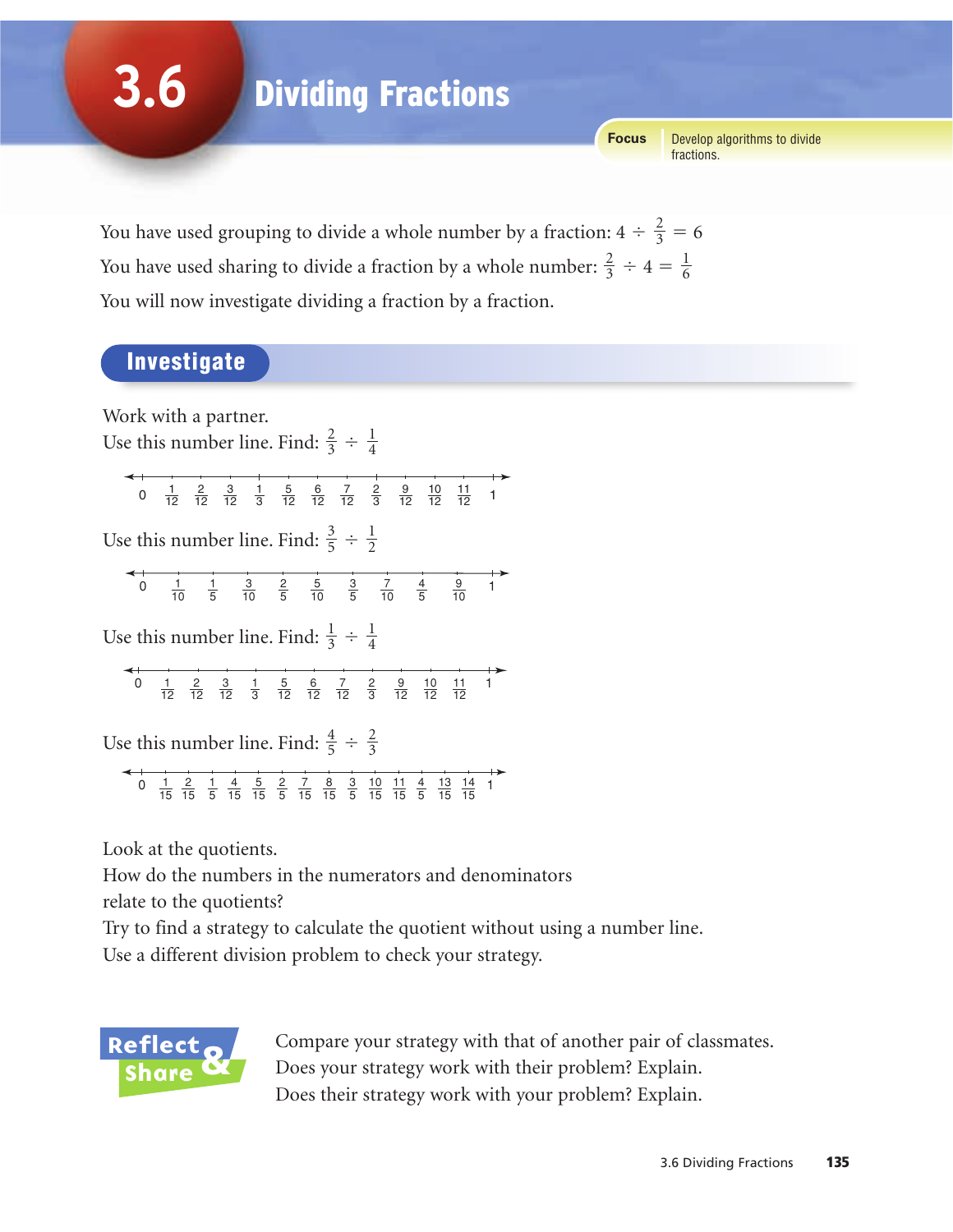#### Connect

Here are two ways to divide fractions.

➤ Use common denominators. To divide:  $\frac{4}{5} \div \frac{1}{10}$ Write each fraction with a common denominator. Since 5 is a factor of 10, 10 is a common denominator. 

 $\times 2$  $=$  $\times 2$  

So, 
$$
\frac{4}{5} \div \frac{1}{10} = \frac{8}{10} \div \frac{1}{10}
$$

This means: How many 1 tenths are in 8 tenths?

$$
\begin{array}{c|cccc}\n1 & 1 & 1 & 1 & 1 & 1 & 1 & 1 & 1 \\
\hline\n10 & 10 & 10 & 10 & 10 & 10 & 10 & 10 & 10 \\
\hline\n0 & 1 & 2 & 3 & 4 & 5 & 6 & 7 & 8 & 9 \\
\hline\n10 & 10 & 10 & 10 & 10 & 10 & 10 & 10 & 10\n\end{array}
$$

From the number line, this is the same as  $8 \div 1 = 8$ . So,  $\frac{4}{5} \div \frac{1}{10} = 8$  

▶ Use multiplication. Every whole number can be written as a fraction with denominator 1. Here are some division equations from Lesson 3.5 and their related multiplication equations. Each multiplication equation uses the reciprocal of the divisor. This pattern is always true. **Division Equation 19. In Related Multiplication Equation**  $5 \div \frac{3}{5} = \frac{25}{2}$  or  $\frac{5}{4} \div \frac{3}{5} = \frac{25}{2}$   $\frac{5}{4} \times \frac{5}{2} =$  $4 \div \frac{3}{4} = \frac{16}{2}$  or  $\frac{4}{1} \div \frac{3}{4} = \frac{16}{2}$   $\frac{4}{1} \times \frac{4}{2} = \frac{16}{2}$  $6 \div \frac{5}{2} = \frac{18}{5}$  or  $\frac{6}{1} \div \frac{5}{2} = \frac{18}{5}$   $\frac{6}{1} \times \frac{3}{5} = \frac{18}{5}$  $\div$  3 =  $\frac{1}{6}$  or  $\frac{1}{2} \div \frac{3}{1} = \frac{1}{6}$   $\frac{1}{2} \times \frac{1}{2} = \frac{1}{6}$  $\div$  2 =  $\frac{3}{6}$  or  $\frac{3}{4} \div \frac{2}{1} = \frac{3}{6}$   $\frac{3}{4} \times \frac{1}{2} = \frac{3}{6}$  $\div$  4 =  $\frac{1}{8}$  or  $\frac{4}{8} \div \frac{4}{1} = \frac{1}{8}$   $\frac{4}{8} \times \frac{1}{4} = \frac{1}{8}$   $\bar{\bar{8}}$   $\overline{\overline{2}}$   $\bar{\bar{4}}$   $\bar{\bar{8}}$   $\overline{\overline{1}}$   $\bar{\bar{4}}$   $\bar{\bar{8}}$   $\bar{\bar{4}}$   $\overline{2}$   $\overline{2}$   $\overline{2}$   $\bar{5}$   $\overline{1}$   $\bar{\bar{3}}$   $\overline{1}$   $\bar{\bar{3}}$  

We can use the same patterns to divide two fractions.

For example, to find  $\frac{3}{5} \div \frac{1}{4}$ , write the reciprocal of the divisor, then multiply.  $\overline{3}$ 

$$
\frac{3}{5} \div \frac{1}{4} = \frac{3}{5} \times \frac{4}{1}
$$

$$
= \frac{12}{5}, \text{ or } 2\frac{2}{5}
$$

**When the denominators are the same, divide the numerators.**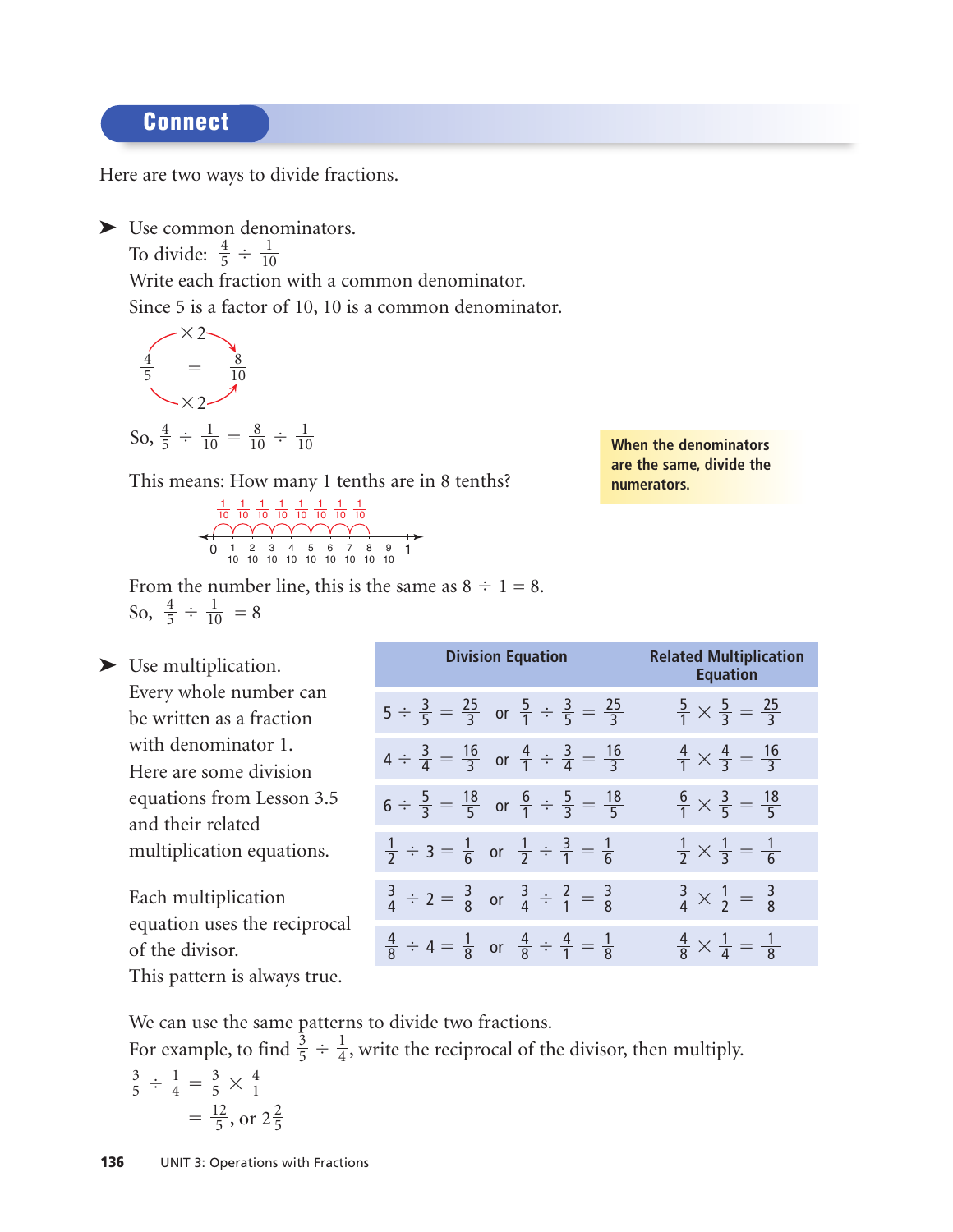## *Example 1*

▲ *A Solution* ▲ *A Solution* Divide. Estimate to check each quotient is reasonable.  $\div \frac{5}{6}$  $\div \frac{5}{6}$ Use multiplication.  $\div \frac{5}{6}$  can be written as  $\times \frac{6}{5} = \frac{3 \times 6^3}{4 \times 5}$  Simplify. Divide by common factor 2.  $=\frac{9}{10}$ Estimate to check. is about 1.  $\frac{5}{6}$  is about 1. So,  $\frac{3}{4} \div \frac{5}{6}$  is about 1  $\div$  1 = 1. Since  $\frac{5}{6}$  is greater than  $\frac{3}{4}$ ,  $\div$   $\frac{5}{6}$  is less than 1. Since  $\frac{9}{10}$  is close to 1, and less than 1, the quotient is reasonable. *Example 2* Divide:  $\frac{7}{8} \div \frac{1}{4}$  $\div \frac{1}{4}$ Use common denominators. Since 8 is a multiple of 4, 8 is a common denominator. Multiply the numerator and denominator by 2:  $\frac{1}{4} = \frac{2}{8}$  $\frac{1}{2} \frac{1}{4} = \frac{7}{8} \div \frac{2}{8}$ 7 1 7 8 1 4 4 7 8 4 7 8 10 6 3 4 4 5 6 6 3 4 6 3 4 10  $\frac{6}{5} = \frac{3 \times 6^3}{4^2 \times 5^3}$ 5 3 4 6 3 4 6 3 4 6 3 4 **Dividing by**  $\frac{5}{6}$  **is the same as** multiplying by  $\frac{6}{5}$ . **6** 0  $\frac{1}{2}$   $\frac{3}{4}$   $\frac{5}{6}$  1  $\frac{1}{2}$ 

 $= 7 \div 2$  $=\frac{7}{2}$ , or 3 $\frac{1}{2}$ 2 7 2 8 8 4

8

**Since the denominators are the same, divide the numerators.**

Estimate to check.  $\frac{7}{8}$  is close to 1, but less than 1. Since there are 4 quarters in one whole,  $\frac{7}{8} \div \frac{1}{4}$  is close to 4, but less than 4. Since 3 $\frac{1}{2}$  is close to 4, and less than 4, the quotient is reasonable. 4 7 8 8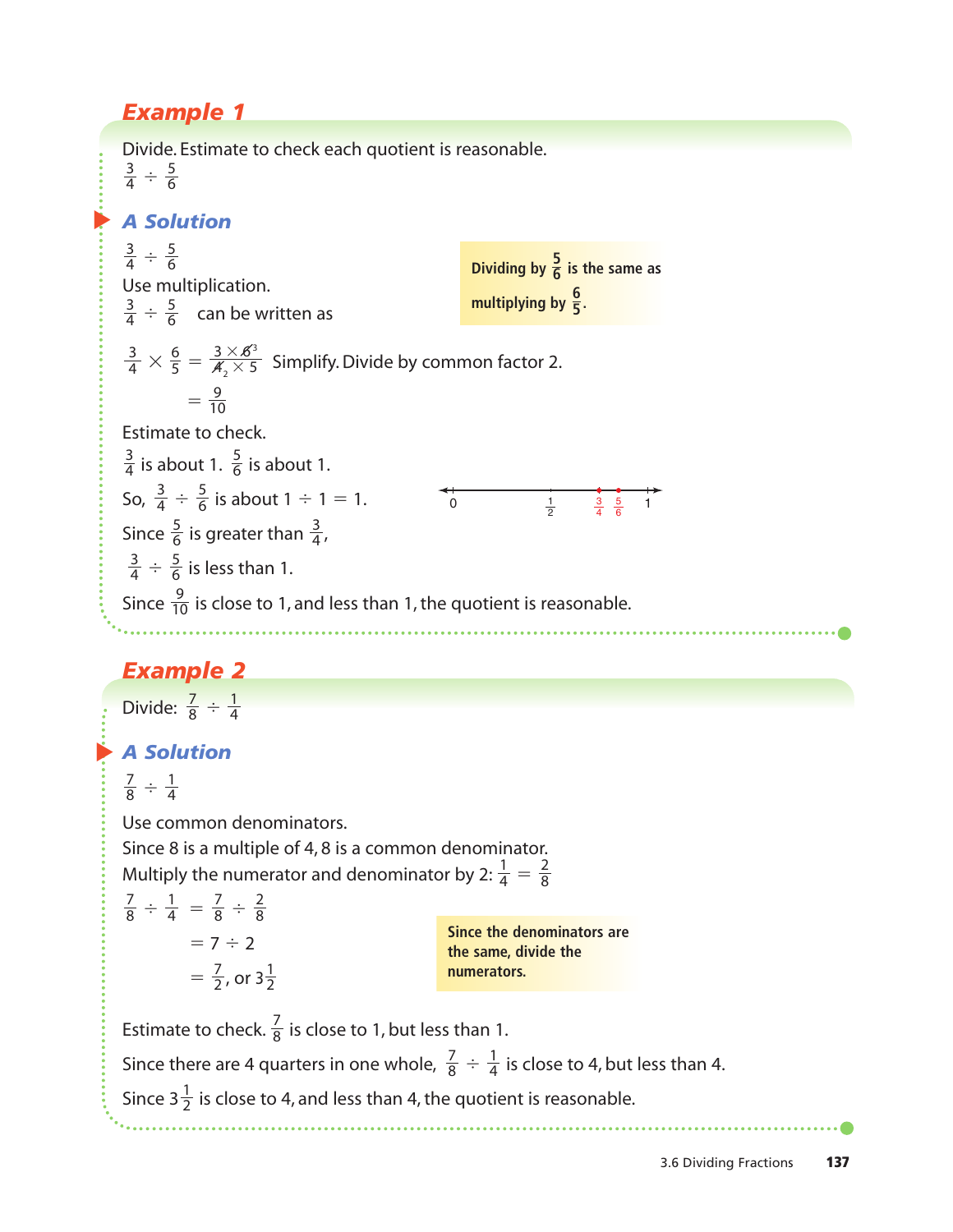# *Example 3*

Use a number line to illustrate the quotient.

 $\div \frac{1}{4}$  

#### ▲ *A Solution*

 $\div \frac{1}{4}$  

Use common denominators.

Write each fraction with a common denominator.

Since 5 and 4 have no common factors,

a common denominator is  $5 \times 4 = 20$ .



 $\frac{1}{4} = \frac{12}{20} \div \frac{5}{20}$  

This means: How many 5 twentieths are in 12 twentieths?



From the number line, there are 2 groups of 5 twentieths with remainder 2 twentieths. Write the remainder as a fraction of  $\frac{5}{20}$ . 





- **1.** Without dividing, how do you know if the quotient of  $\frac{5}{6} \div \frac{2}{3}$ is less than or greater than 1?
- 2. Why is it important to estimate to check the quotient?
- **3.** What is a strategy for dividing two fractions?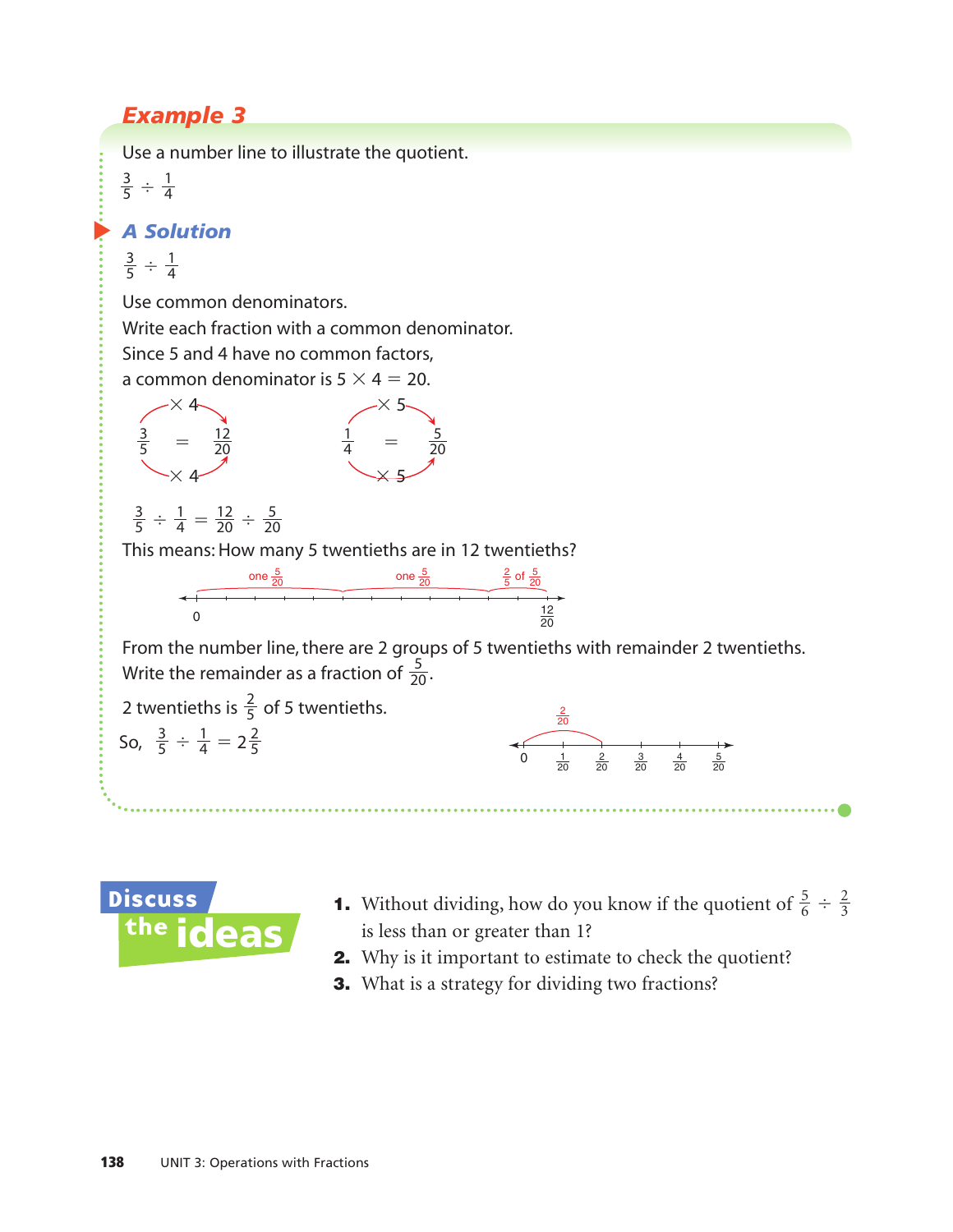## **Practice**

#### *Check*

- 4. Write the reciprocal of each fraction. **a)**  $\frac{5}{9}$  **b)**  $\frac{3}{7}$  **c)**  $\frac{7}{8}$  **d)**  $\frac{14}{15}$
- **5.** Use a copy of each number line to illustrate each quotient.



- **6.** Divide:  $\frac{3}{5} \div \frac{9}{10}$ 
	- **a)** What is the reciprocal of  $\frac{9}{10}$ ?
	- **b)** Use multiplication. Simplify first.
	- **c)** Estimate the quotient.
	- **d)** Is the quotient reasonable? How do you know?

### *Apply*

7. Use a copy of each number line to illustrate each quotient.





- 8. Find each quotient. **a)**  $\frac{7}{10} \div \frac{3}{10}$  **b)**  $\frac{5}{9} \div$ **c)**  $\frac{3}{5} \div \frac{2}{5}$  **d)**  $\frac{4}{5} \div \frac{2}{5}$
- 9. Use multiplication to find each quotient.

| a) $\frac{8}{5} \div \frac{3}{4}$ | b) $\frac{9}{10} \div \frac{5}{3}$ |
|-----------------------------------|------------------------------------|
| c) $\frac{7}{2} \div \frac{4}{3}$ | d) $\frac{1}{2} \div \frac{7}{6}$  |

10. Use common denominators to find each quotient.

| a) $\frac{7}{12} \div \frac{1}{4}$ | b) $\frac{3}{5} \div \frac{11}{10}$ |  |  |
|------------------------------------|-------------------------------------|--|--|
| c) $\frac{5}{2} \div \frac{1}{3}$  | d) $\frac{5}{6} \div \frac{9}{8}$   |  |  |

11. Divide. Estimate to check each quotient is reasonable.

> **a)**  $\frac{5}{3} \div \frac{3}{5}$  **b)**  $\frac{4}{9} \div \frac{4}{9}$  **c)**  $\frac{1}{6} \div \frac{5}{2}$

- **12.** Suppose you have  $\frac{11}{12}$  of a cake. How many servings can you make of each size?
	- **a)**  $\frac{1}{4}$  of the cake **b)**  $\frac{1}{3}$  of the cake
	- **c)**  $\frac{1}{6}$  of the cake **d)**  $\frac{1}{2}$  of the cake